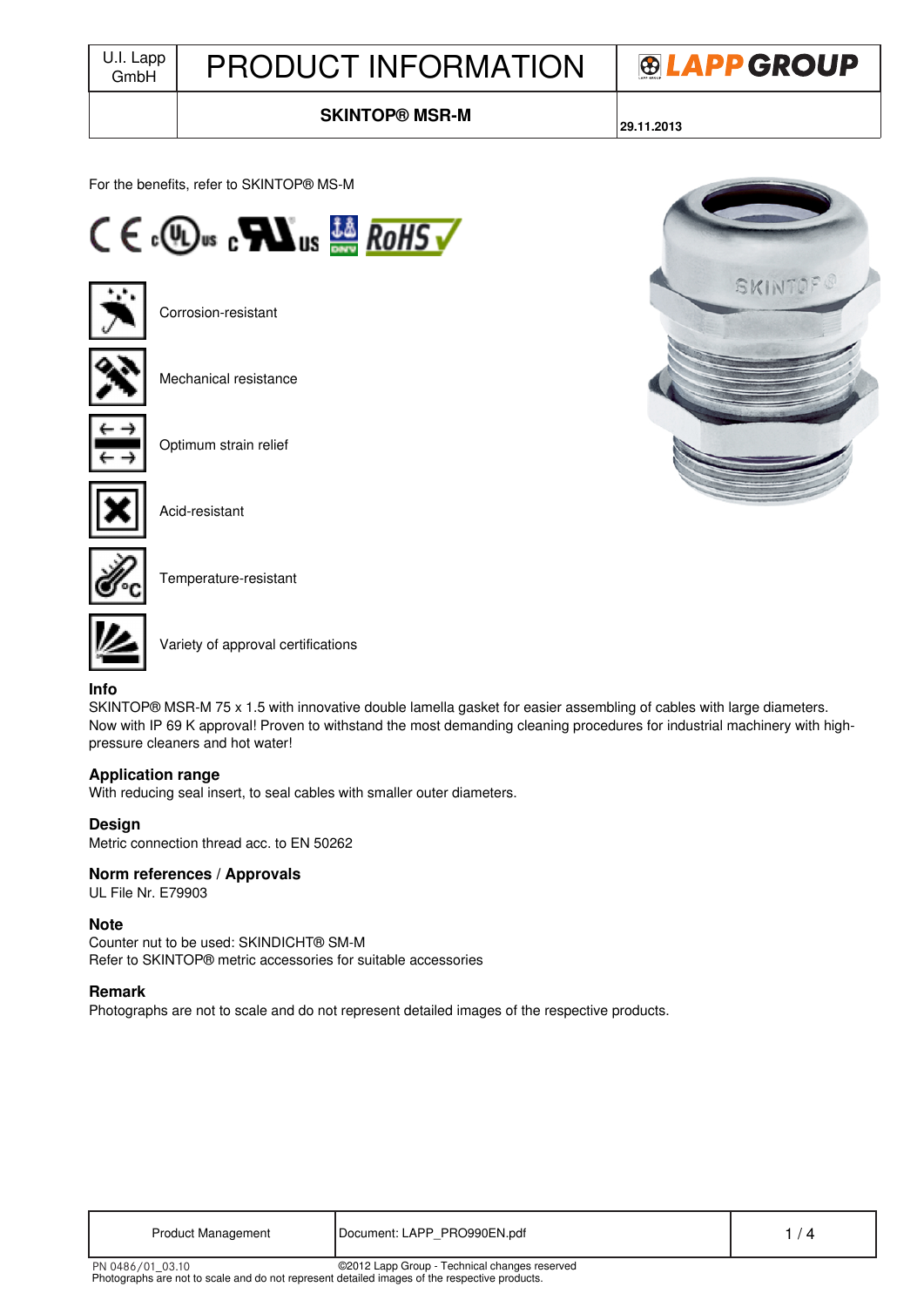# PRODUCT INFORMATION



# **SKINTOP® MSR-M**

**29.11.2013**

| <b>Technical Data</b> |                                                                                                                          |
|-----------------------|--------------------------------------------------------------------------------------------------------------------------|
| Caution:              | Refer to Appendix T21 for the installation dimensions and<br>torques                                                     |
| Approvals:            | IP 69 K approval from size M75 x 1.5 pending.<br>UL, CSA, DNV and VDE approval for sizes M90 x 2 to M110 x<br>2 pending. |
| Note:                 | In stainless steel V2A available                                                                                         |
| Material:             | Body: nickel-plated brass<br>Insert: polyamide<br>Sealing ring: CR<br>O-ring: NBR                                        |
| Protection rating:    | IP 68<br><b>IP 69 K</b>                                                                                                  |
| Temperature range:    | Dynamic: -30 $^{\circ}$ C to +100 $^{\circ}$ C<br>Fixed: -40 $^{\circ}$ C to +100 $^{\circ}$ C                           |

| PN 0486/01 03.10                                                                              | ©2012 Lapp Group - Technical changes reserved |  |
|-----------------------------------------------------------------------------------------------|-----------------------------------------------|--|
| Photographs are not to scale and do not represent detailed images of the respective products. |                                               |  |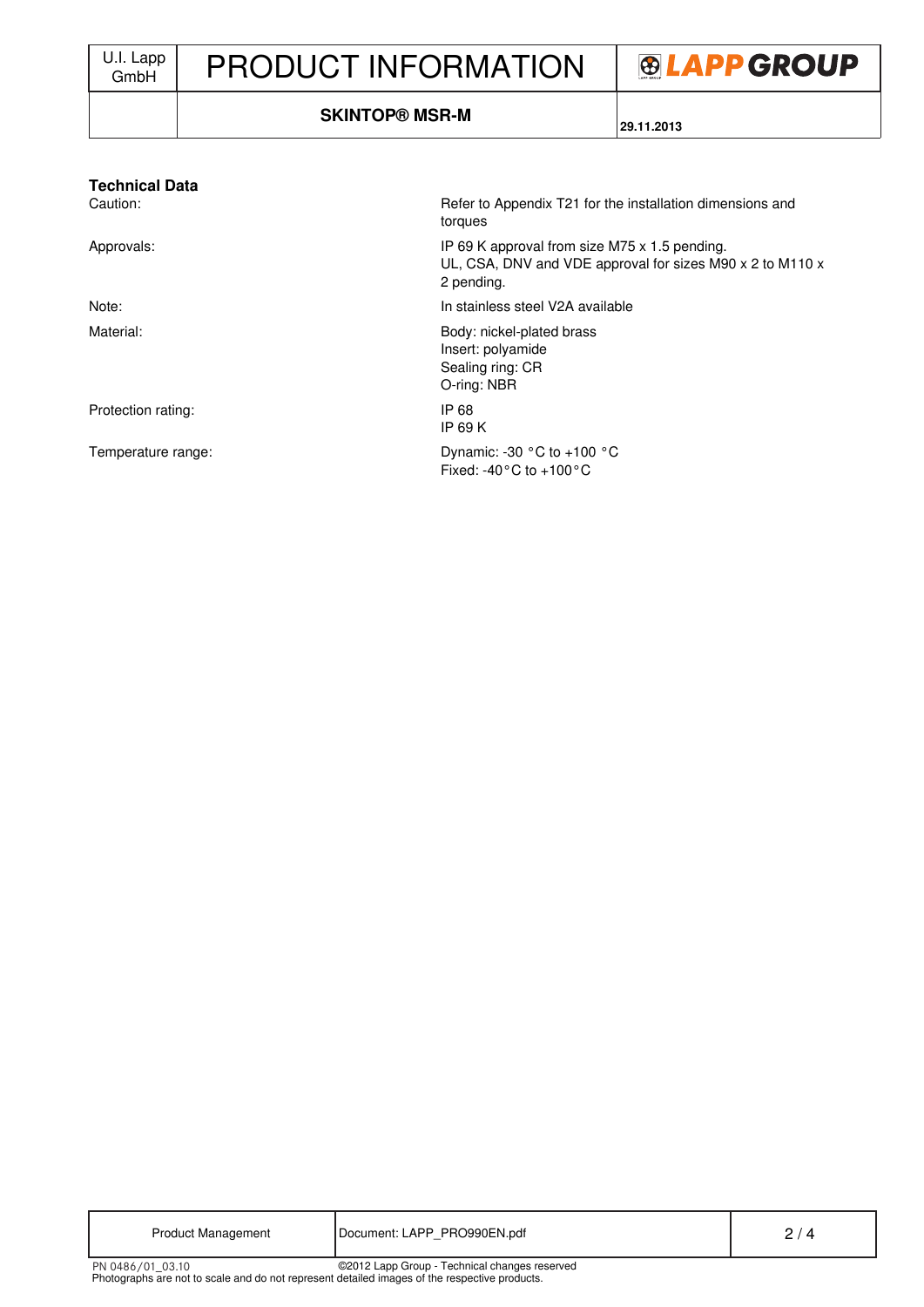|                                                                              | Part number    | Article designation / size | Clamping range ØF (mm) | SW (mm) | Overall length/ C (mm) | Thread length/ D (mm) |
|------------------------------------------------------------------------------|----------------|----------------------------|------------------------|---------|------------------------|-----------------------|
| PN 0486/01_03.10                                                             | SKINTOP® MSR-M |                            |                        |         |                        |                       |
|                                                                              | 53112100       | $12 \times 1,5$            | $1 - 5$                | 16      | 26,5                   | 6.5                   |
|                                                                              | 53112110       | $16 \times 1,5$            | $2 - 7$                | 20      | 32.0                   | 7.0                   |
| <b>Product Management</b>                                                    | 53112120       | 20 x 1,5                   | $5 - 10$               | 24      | 35,5                   | 8.0                   |
|                                                                              | 53112130       | 25 x 1,5                   | $6 - 13$               | 29      | 37,5                   | 8.0                   |
|                                                                              | 53112140       | $32\times1,5$              | $7 - 15$               | 36      | 42,2                   | 9.0                   |
|                                                                              | 53112150       | 40 x 1,5                   | $15-23$                | 45      | 49,5                   | 9.0                   |
|                                                                              | 53112160       | $50 \times 1,5$            | 22-29                  | 54      | 52.0                   | 10.0                  |
|                                                                              | 53112170       | 63 x 1,5                   | 28-39                  | 67      | 61,3                   | 15.0                  |
|                                                                              | 53112511       | 75 x 1,5                   | 53-63                  | 95      | 105.0                  | 15.0                  |
|                                                                              | 53112515       | $110 \times 2$             | 76-88                  | 135     | 154.0                  | 25.0                  |
| ©2012 Lapp Group - Technical changes reserved<br>Document: LAPP_PRO990EN.pdf |                |                            |                        |         |                        |                       |
| 3/4                                                                          |                |                            |                        |         |                        |                       |

PRODUCT INFORMATION PRODUCT INFORMATION SKINTOP® MSR-M **SKINTOP® MSR-M**

U.I. Lapp GmbH

**BLAPPGROUP**